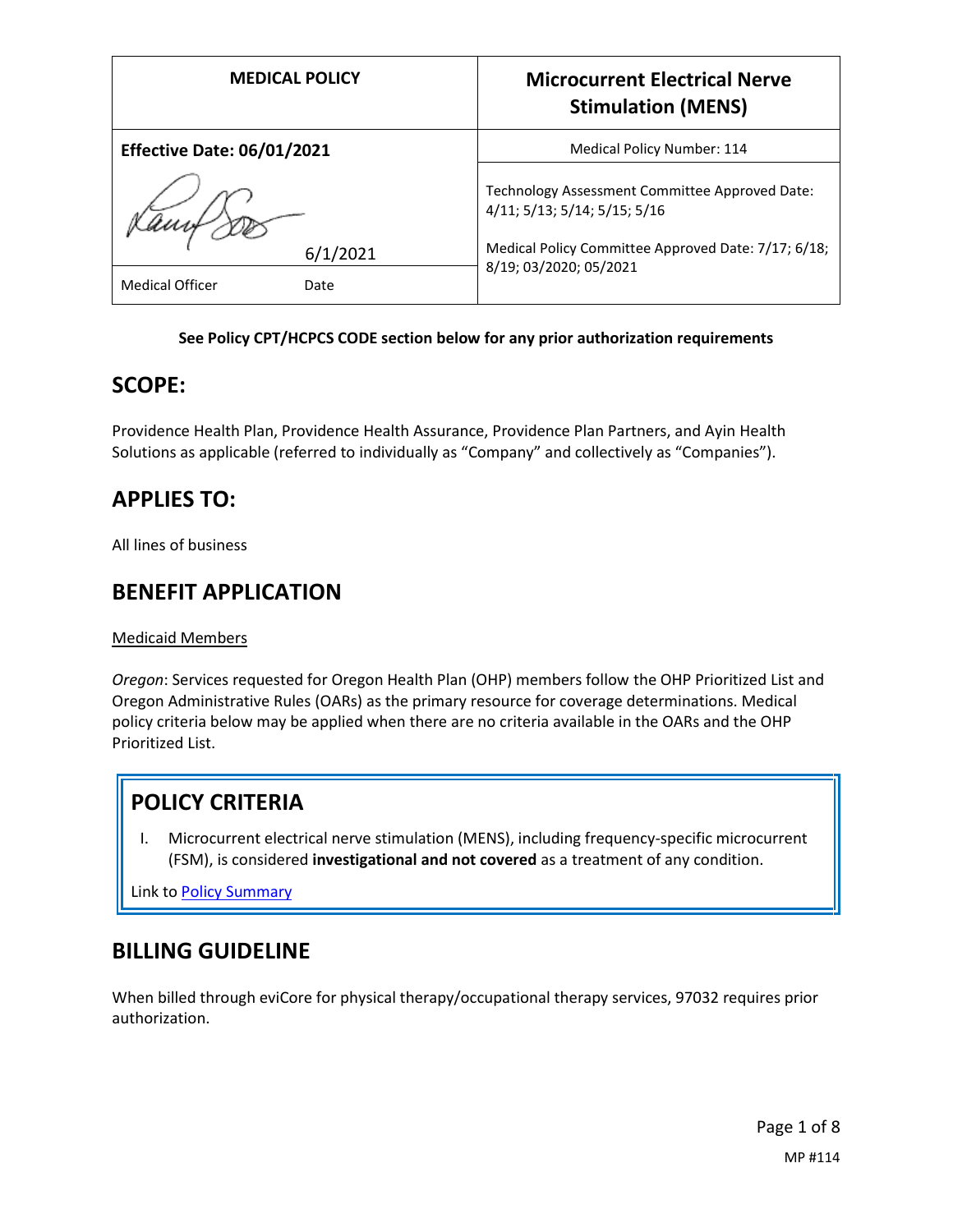# **CPT/HCPCS CODES**

| <b>All Lines of Business</b>                                                                                                                                                                                                                                |                                                                                                   |  |
|-------------------------------------------------------------------------------------------------------------------------------------------------------------------------------------------------------------------------------------------------------------|---------------------------------------------------------------------------------------------------|--|
| <b>Prior Authorization Required</b>                                                                                                                                                                                                                         |                                                                                                   |  |
| 97032                                                                                                                                                                                                                                                       | Application of a modality to 1 or more areas; electrical stimulation (manual), each 15<br>minutes |  |
| <b>Unlisted Codes</b><br>All unlisted codes will be reviewed for medical necessity, correct coding, and pricing at the<br>claim level. If an unlisted code is billed related to services addressed in this policy then it<br>will be denied as not covered. |                                                                                                   |  |
| E1399                                                                                                                                                                                                                                                       | Durable medical equipment, miscellaneous                                                          |  |
| A9900                                                                                                                                                                                                                                                       | Miscellaneous DME supply, accessory, and/or service component of another HCPCS code               |  |
| A9999                                                                                                                                                                                                                                                       | Miscellaneous DME supply or accessory, not otherwise specified                                    |  |

## **DESCRIPTION**

Microcurrent electrical nerve stimulation (MENS), also referred to as microelectrical therapy (MET) or microelectrical neurostimulation, involves applying a very low-voltage microamperage current to affected cells or tissue trigger points in order to stimulate the tissues' response to healing and repair.

MENS differs from TENs in that it uses a significantly reduced level of electrical stimulation. TENS therapy delivers stimulation in the milliamp range, causing muscle contractions, pulsing and tingling, thereby blocking pain. Conversely, MENS delivers stimulation in the micro amp range, which is undetectable to patients and is thought to act on the body's naturally occurring electrical impulses to decrease pain by stimulating the healing process.

During MENS therapy, the physical therapist or physician administers the microamperage current to various parts of the patient's body by using vinyl graphite gloves or electrodes. The amount of current, length of individual sessions, as well as frequency and length of overall treatment has not been optimized for any given condition, and therefore may vary significantly. MENS has been proposed as both an adjunctive and a stand-alone therapy for a wide variety of indications that require either pain reduction or stimulation of the healing process. Due to variability in published MENS treatment protocols and the fact that MENS is often used in combination with a variety of other interventions, evaluating the efficacy of MENS for any condition is difficult.

# **REVIEW OF EVIDENCE**

The use of randomized controlled trials (RCTs) is critical in evaluating any intervention in which clinically relevant outcomes consist of subjective, self-reported improvements in pain, function and disability, since these outcomes may be influenced by nonspecific effects like placebo response and the natural history of the disease. As a result, when randomization is used, differences in reported outcomes between treatment groups may be attributed to the treatment in question. In addition, comparative,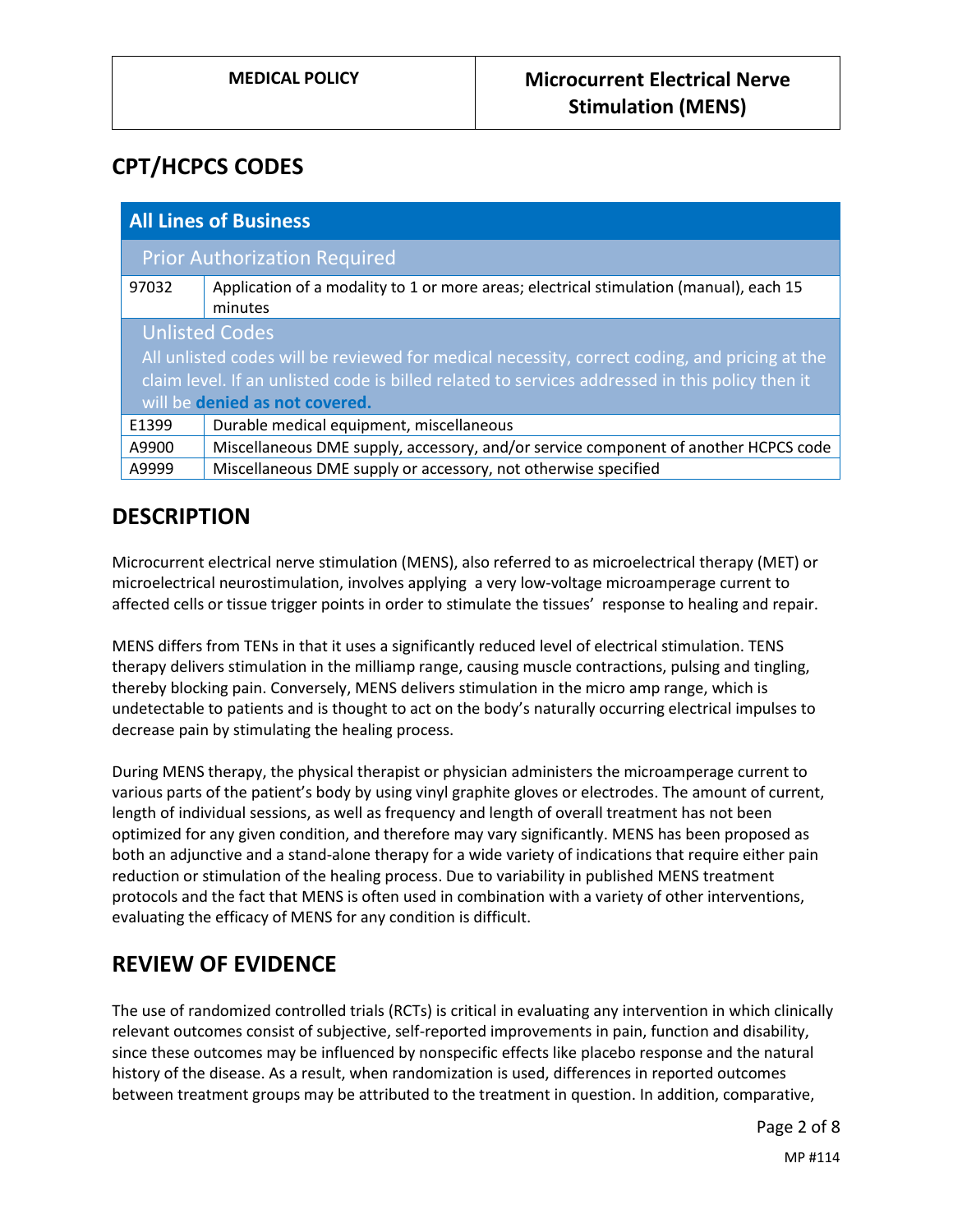randomized studies must be sufficiently powered in order to eliminate any spurious results due to chance, and to allow generalizability of results. Ideally, long-term, randomized studies are recommended to determine potential sustained benefits. Therefore, the evidence review below has focused on RCTs comparing MENS to other interventions.

A review of the ECRI, Hayes, Cochrane, and PubMed databases was conducted regarding the use of microcurrent electrical nerve simulation (MENS) as a treatment for any condition. Below is a summary of the available RCTs and systematic reviews identified through February 2021.

#### Systematic Reviews

- In 2018 (updated 2021), Hayes assessed the safety and efficacy of microcurrent electrical therapy (MET) for the treatment of postoperative pain.<sup>1</sup> In total, 3 RCTs were identified which evaluated MET for the treatment of postoperative pain following total knee arthroplasty (TKA) (2 studies) and total hip arthroplasty (THA) (1 study). Comparators included fentanyl infusion only, tramadol only, sham MET w/ physiotherapy. Outcomes of interest included: pain (visual analogue scale; disability and function; pain medication use; and complications. Sample sizes ranged from 24 to 89 patients with follow-up ranging from none to 3 months. Studies were conducted in Egypt and Germany. Two studies reported reduced medication use; two studies noted improved pain, disability and function, and 2 studies found that MET did not improve pain. Investigators concluded that overall body of evidence was "very-low-quality" due to studies' small sample sizes, a lack of reporting of baseline demographics and a lack of statistical analyses. Patient selection criteria for the use of MET have also not yet been established. Authors stated that the current body of evidence is insufficient to draw conclusions regarding the efficacy and safety of MET for postoperative pain reduction.
- In 2018 (updated 2021), Hayes assessed the safety and efficacy of microcurrent electrical therapy for the treatment of musculoskeletal pain.<sup>2</sup> In total, 6 studies were identified  $-2$ evaluating MET for the treatment of lateral epicondylitis and 4 studies (1 study per indication) evaluated MET for the treatment of pain associated with lower back pain, Achilles tendinopathy, temporomandibular joint (TMJ) disorders, and bruxism. Comparators included Sham MET, occlusal splint, TENS, UC and exercise, exercise alone. Outcomes of interest included: Pain and tenderness (6 studies); treatment success (1 study); quality of life (1 study); analgesic use (1 study); and complications (1 study). Sample sizes ranged from 10 to 60 patients with follow-up varying from none to 50 weeks following end of treatment. Studies were conducted in Brazil, China, Germany, India, the Netherlands, Russia, United Kingdom.

Page 3 of 8 For lateral epicondylitis MET plus usual care (UC) or exercise: one study reported improvements in pain in compared with sham treatment plus UC. One study did report improved pain compared with exercise alone. For pain associated with LBP MET compared with sham treatment, 1 study found no improvement in pain, quality of life, or analgesic use. For pain associated with Achilles tendinopathy MET plus exercise compared with UC, 1 study reported Improved pain, stiffness, and disability. For pain associated with TMJ MET alone or MET plus an occlusal splint, 1 study reported no improvement in pain compared with an occlusal splint alone or sham treatment with an occlusal splint. For pain associated with bruxism MET compared with transcutaneous electrical nerve stimulation, pain and tenderness were improved in 1 study.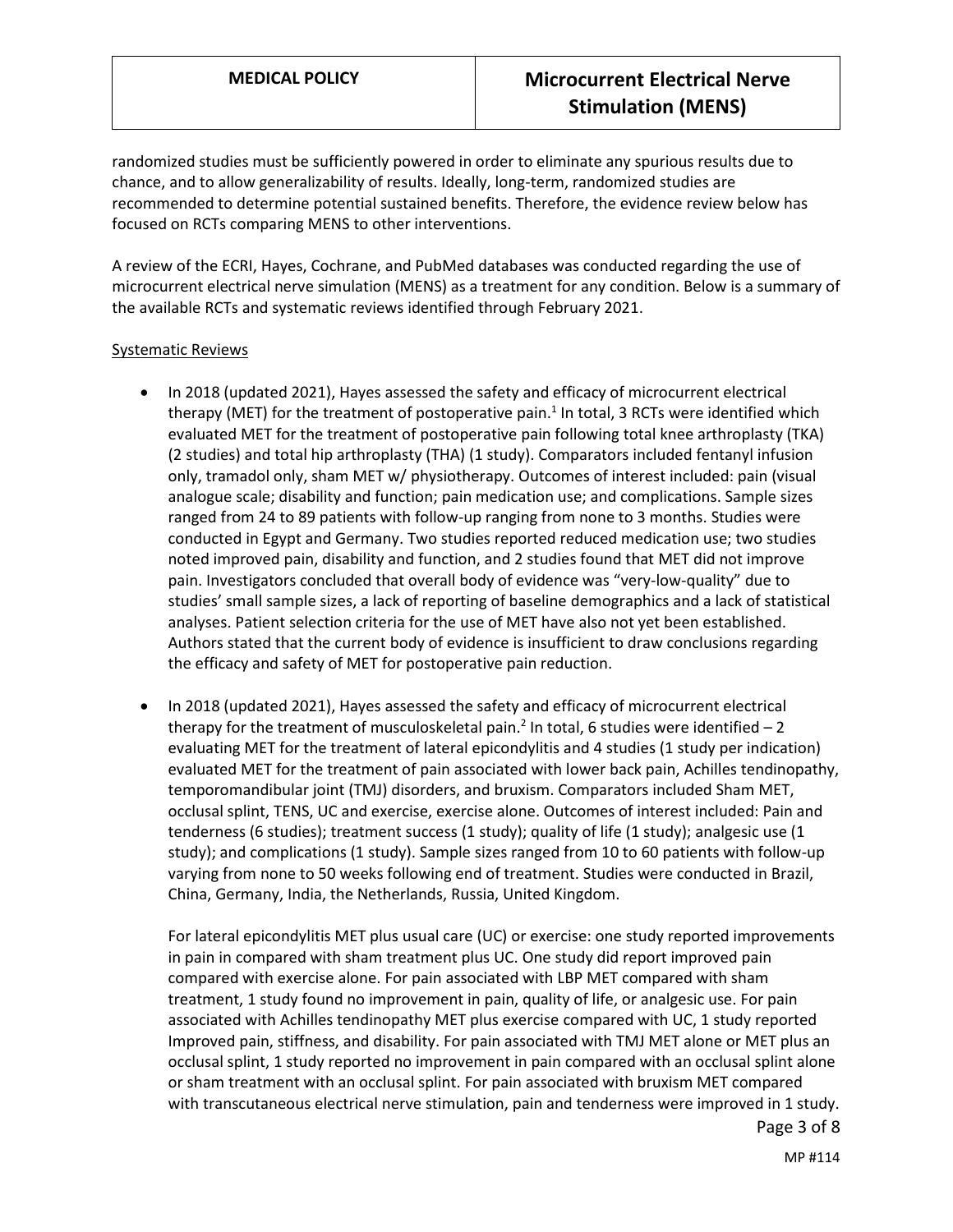Investigators concluded that the "very low quality" body of evidence was insufficient to assess the efficacy of MET for the treatment of pain associated with lateral epicondylitis or other musculoskeletal pain indications. Authors noted substantial uncertainty remaining regarding whether MET provides reduction in pain compared with usual care in patients with lateral epicondylitis. There is insufficient evidence to assess the efficacy of MET for the treatment of pain associated with lower back disorders, Achilles tendinopathy, TMJ disorders, or bruxism. These conclusions were due to a lack of consistent, high-quality evidence evaluating MET in any one indication.

 In 2020, Ofstead and colleagues evaluated the effect of continuous electrical microcurrent on wound healing.<sup>3</sup> Investigators systematically searched the literature through 2019, identified eligible studies, assessed study quality and extracted data. In total, 13 studies were included for review, only four of which evaluated electrode-based units. Three of these trials evaluated the Accel-Heal system and one compared trans-cutaneous electrical nerve stimulation (TENS) and traditional silver dressings. Studies reported that electroceutical devices (ECDs) were effective in healing complex, hard-to-heal wounds that had not responded to other treatments. Four studies showed that ECDs led to complete closure of wounds without complications, and in some cases healed wounds faster than standard of care (SOC). On the basis of these findings, authors concluded that MENS is safe and effective with "generally better outcomes" than standard of care. Validity was limited, however, by the included studies' small sizes, heterogeneous comparator groups and heterogeneous treatment parameters. Additionally, authors reported financial conflicts of interest with a MENS device manufacturer.

#### Randomized Controlled Trials

Small RCTs have evaluated MENS as a potential therapy for a variety of indications, including:

- Achilles tendinopathy<sup>4</sup>
- $\bullet$  acute knee pain<sup>5</sup>
- age related muscle deterioration and damage<sup>6</sup>
- bruxism-induced masticatory muscle pain<sup>7</sup>
- $\bullet$  cerebral palsy<sup>8-10</sup>
- $\bullet$  chronic nonspecific low back pain<sup>11</sup>
- $\bullet$  chronic rhinosinusitus<sup>12</sup>
- $\bullet$  chronic tennis elbow<sup>13</sup>
- $\bullet$  congenital muscular torticollis<sup>14,15</sup>
- $\bullet$  delayed onset muscle soreness<sup>16</sup>
- $\bullet$  function after total knee arthroplasty<sup>17</sup>
- $\bullet$  healing time of primary burns and autologous donor sites<sup>18</sup>
- pain associated with temporomandibular joint (TMJ) disease<sup>19,20</sup>
- palatal wound healing<sup>21</sup>
- post-operative pain for total hip arthroplasty<sup>22</sup>
- $\bullet$  rotator cuff tears<sup>23</sup>
- subacromial impingement $^{24}$
- symptoms of advanced diabetes, including neuropathic pain, hypertension, and wound healing<sup>25,26</sup>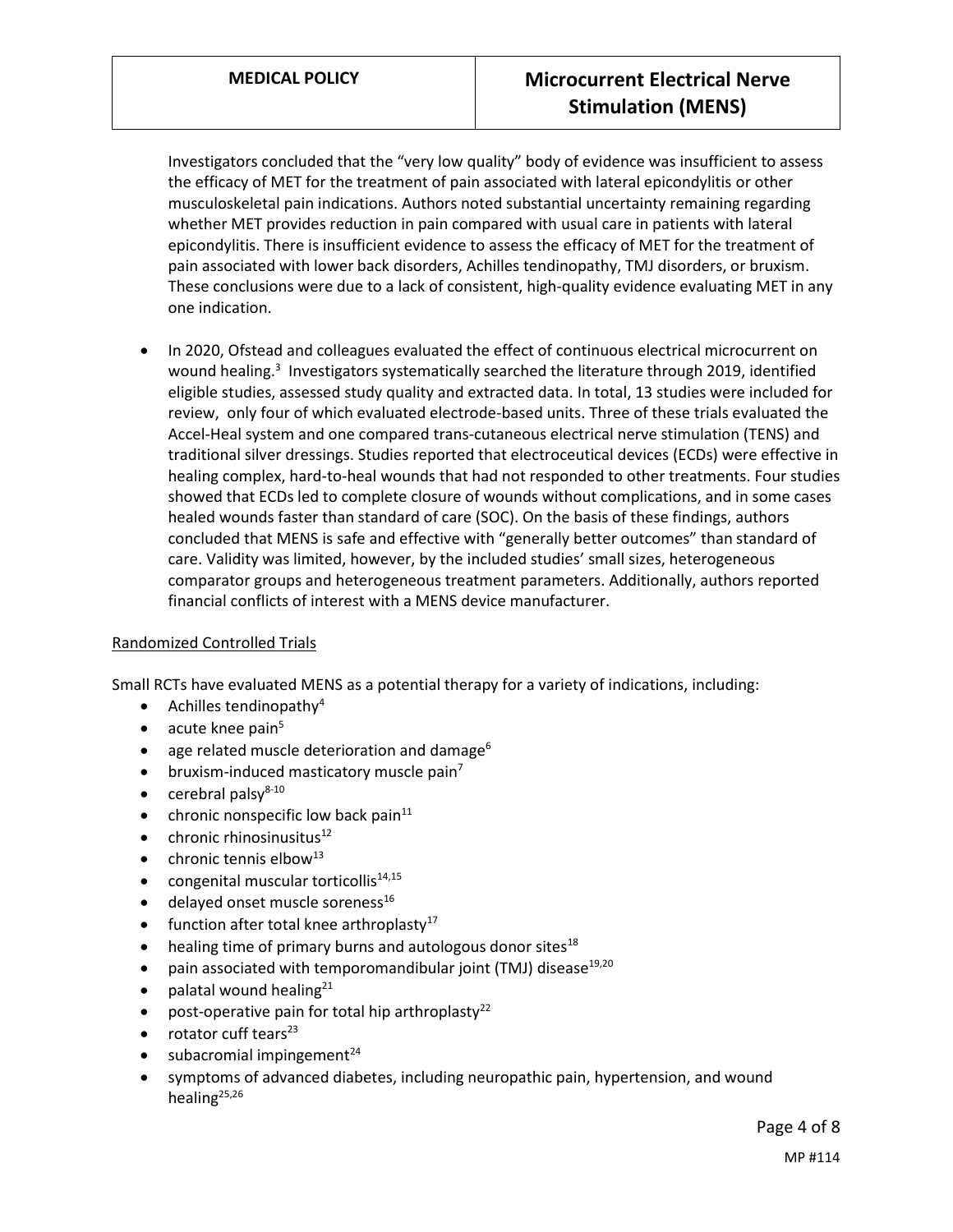$\bullet$  venous ulcers<sup>27</sup>

All of the above RCTs listed above are limited by small study populations, which limit the ability to rule out spurious results and do not allow for generalizability. In addition, the studies above all reported short follow-up periods and suffered from other methodological limitations. For indications where more than one RCT had been published, results were conflicting and in some cases reported outcomes were no better than placebo.

# **CLINICAL PRACTICE GUIDELINES**

### American Physical Therapy Association (APTA)

The 2013 APTA guidelines on physical therapy management of congenital muscular torticollis stated that microcurrent may be considered as one of several possible supplemental interventions, but should only be applied by clinicians skilled in that modality.<sup>28</sup> This weak recommendation was based on one small comparative study of 15 patients.<sup>14</sup>

# **CENTERS FOR MEDICARE & MEDICAID**

As 03/21/2021, no Centers for Medicare & Medicaid (CMS) coverage guidance was identified which addresses microcurrent electrical nerve stimulation (MENS) for any indication.

## <span id="page-4-0"></span>**POLICY SUMMARY**

There is not enough evidence to show that microcurrent electrical nerve stimulation (MENS) is effective for any indication, compared to other treatment modalities. The body of evidence includes randomized controlled trials for a wide variety of indications that require ether pain reduction or stimulation of the body's healing process. The RCTs all suffer from the same limitations, regardless of the indication evaluated. These limitations include: a small number of patients tested, diverse patient populations and different procedure protocols performed, and little to no follow-up with patients following treatment. Therefore, based on the lack of larger well-designed studies, conclusions cannot be reached about the effectiveness of MENS therapy. In addition, no clinical practice guidelines that perform a thorough review of evidence recommend the use of MENS .

## **INSTRUCTIONS FOR USE**

Company Medical Policies serve as guidance for the administration of plan benefits. Medical policies do not constitute medical advice nor a guarantee of coverage. Company Medical Policies are reviewed annually and are based upon published, peer-reviewed scientific evidence and evidence-based clinical practice guidelines that are available as of the last policy update. The Companies reserve the right to determine the application of Medical Policies and make revisions to Medical Policies at any time. Providers will be given at least 60-days notice of policy changes that are restrictive in nature.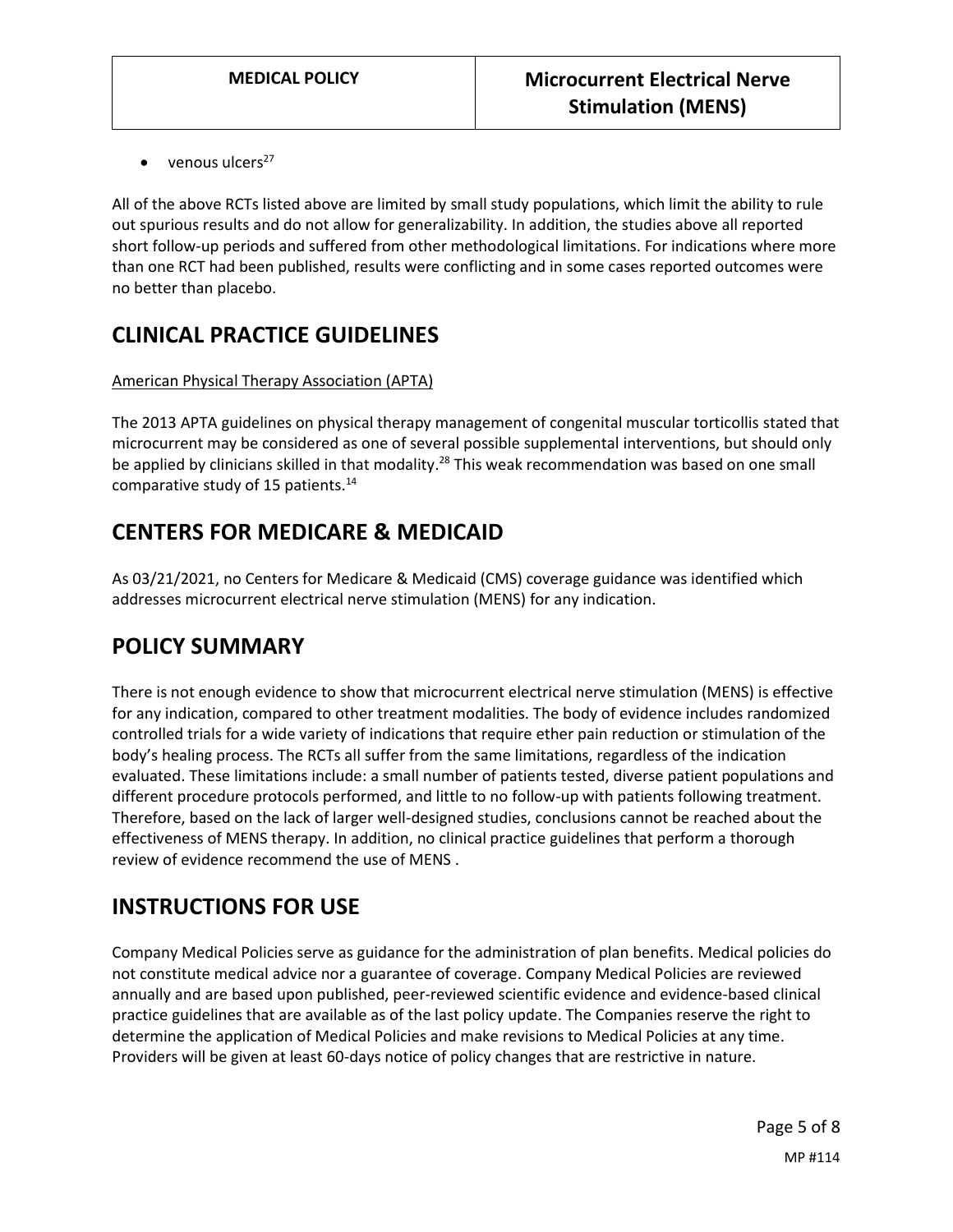The scope and availability of all plan benefits are determined in accordance with the applicable coverage agreement. Any conflict or variance between the terms of the coverage agreement and Company Medical Policy will be resolved in favor of the coverage agreement.

# **REGULATORY STATUS**

### U.S. Food & Drug Administration (FDA) Device Approval

Most microcurrent stimulators are categorized as transcutaneous electrical nerve stimulation (TENS) devices and are approved as 510(k) Class II devices equivalent to predicate TENS devices.<sup>29</sup> FDA Product code: GXY. Examples of FDA-approved devices include, but are not limited to:

- Alpha-Stim PPM (personal pain manager)
- Inspirstar IS02 Microcurrent Stimulator (Inspirstar Inc.)
- Promax-MC, Microcurrent Device, Model MC-4440 (Rehabilicare, Inc.)

#### Mental Health Parity Statement

Coverage decisions are made on the basis of individualized determinations of medical necessity and the experimental or investigational character of the treatment in the individual case. In cases where medical necessity is not established by policy for specific treatment modalities, evidence not previously considered regarding the efficacy of the modality that is presented shall be given consideration to determine if the policy represents current standards of care.

## **REFERENCES**

- 1. Hayes Inc. Microcurrent Electrical Therapy for the Treatment of Postoperative Pain. [https://evidence.hayesinc.com/report/htb.microcurrentpostop4540.](https://evidence.hayesinc.com/report/htb.microcurrentpostop4540) Published 2018 (updated 2021). Accessed 3/21/2021.
- 2. Hayes Inc. Microcurrent Electrical Therapy For The Treatment Of Musculoskeletal Pain. [https://evidence.hayesinc.com/report/htb.microcurrent4530.](https://evidence.hayesinc.com/report/htb.microcurrent4530) Published 2018 (updated 2021). Accessed 3/21/2021.
- 3. Ofstead CL, Buro BL, Hopkins KM, Eiland JE. The impact of continuous electrical microcurrent on acute and hard-to-heal wounds: a systematic review. *Journal of Wound Care.* 2020;29(Sup7):S6- S15
- 4. Chapman-Jones D, Hill D. Novel microcurrent treatment is more effective than conventional therapy for chronic Achilles tendinopathy: randomised comparative trial. *Physiotherapy.*  2002;88(8):471-480[.http://www.physiotherapyjournal.com/article/S0031-9406\(05\)60849-](http://www.physiotherapyjournal.com/article/S0031-9406(05)60849-8/fulltext) [8/fulltext.](http://www.physiotherapyjournal.com/article/S0031-9406(05)60849-8/fulltext)
- 5. Lawson D, Lee KH, Kang HB, Yang N, Llewellyn T, Takamatsu S. Efficacy of microcurrent therapy for treatment of acute knee pain: A randomized double-blinded controlled clinical trial. *Clinical rehabilitation.* 2020:0269215520965320
- 6. Kwon DR, Kim J, Kim Y, et al. Short-term microcurrent electrical neuromuscular stimulation to improve muscle function in the elderly: A randomized, double-blinded, sham-controlled clinical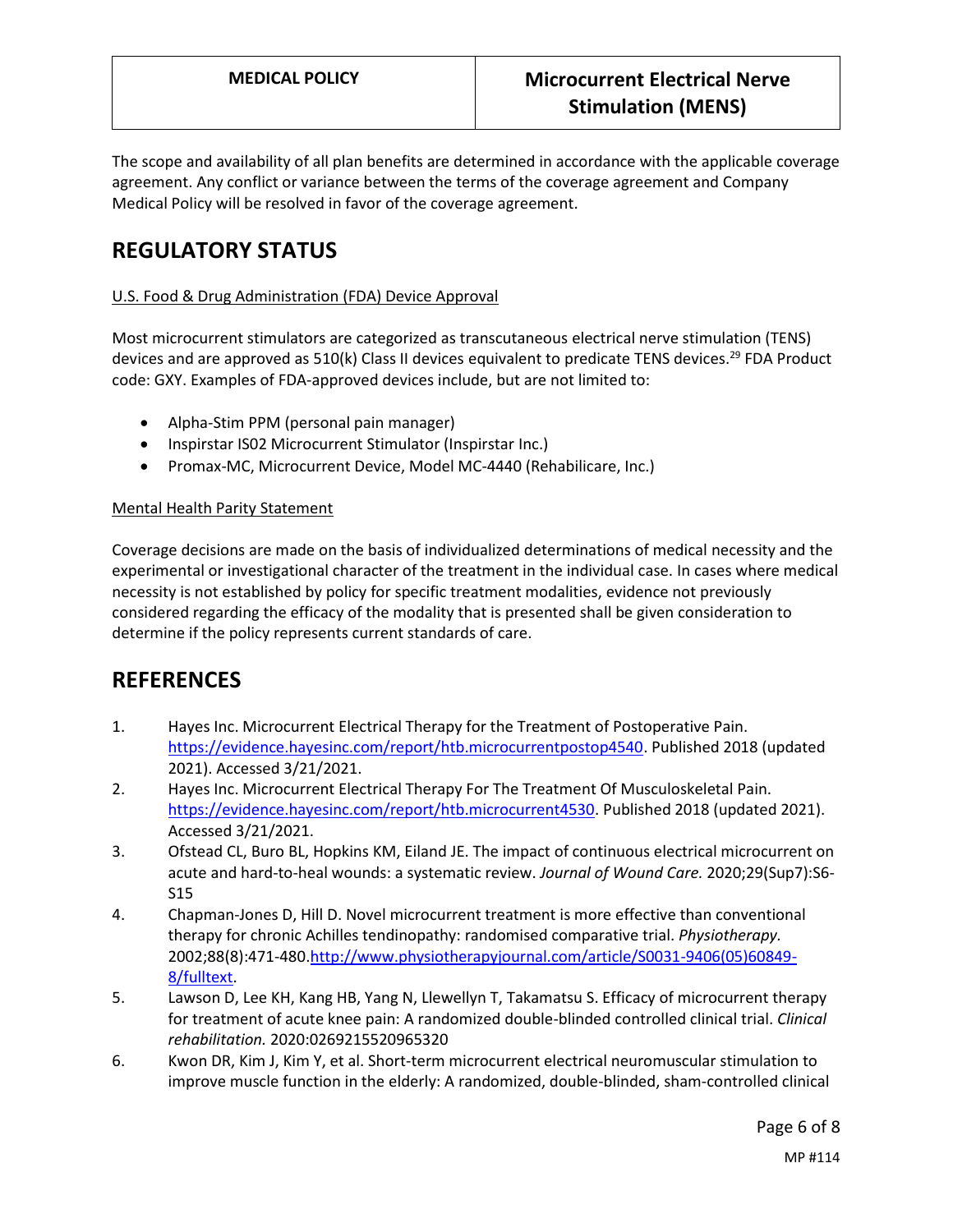trial. *Medicine (Baltimore).* 

2017;96(26):e7407[.https://www.ncbi.nlm.nih.gov/pubmed/28658177.](https://www.ncbi.nlm.nih.gov/pubmed/28658177)

- 7. Rajpurohit B, Khatri SM, Metgud D, Bagewadi A. Effectiveness of transcutaneous electrical nerve stimulation and microcurrent electrical nerve stimulation in bruxism associated with masticatory muscle pain--a comparative study. *Indian J Dent Res.* 2010;21(1):104- 106[.https://www.ncbi.nlm.nih.gov/pubmed/20427917.](https://www.ncbi.nlm.nih.gov/pubmed/20427917)
- 8. Ukhanova TA, Gorbunov FE. [Micro-current reflexotherapy in the rehabilitative treatment of the speech function disorders in children with cerebral palsy]. *Voprosy kurortologii, fizioterapii, i lechebnoi fizicheskoi kultury.* 2011(1):3-6
- 9. Ukhanova TA, Gorbunov FE. [Efficacy of reflexology in the combination with neuroprotective treatment in hemiparetic form of children cerebral palsy]. *Zhurnal nevrologii i psikhiatrii imeni SS Korsakova.* 2012;112(7):28-31
- 10. Ukhanova TA, Noivikova EE, Dement'eva EV. [The role of microcurrent reflexotherapy in combination with neuroprotector in the rehabilitation of the patients with infantile cerebral palsy]. *Voprosy kurortologii, fizioterapii, i lechebnoi fizicheskoi kultury.* 2012(5):33-36
- 11. Koopman JS, Vrinten DH, van Wijck AJ. Efficacy of microcurrent therapy in the treatment of chronic nonspecific back pain: a pilot study. *The Clinical journal of pain.* 2009;25(6):495-499
- 12. Maul XA, Borchard NA, Hwang PH, Nayak JV. Microcurrent technology for rapid relief of sinus pain: a randomized, placebo-controlled, double-blinded clinical trial. *Int Forum Allergy Rhinol.*  2019;9(4):352-356[.https://www.ncbi.nlm.nih.gov/pubmed/30667597.](https://www.ncbi.nlm.nih.gov/pubmed/30667597)
- 13. Poltawski L, Johnson M, Watson T. Microcurrent therapy in the management of chronic tennis elbow: pilot studies to optimize parameters. *Physiotherapy research international : the journal for researchers and clinicians in physical therapy.* 2012;17(3):157-166
- 14. Kim MY, Kwon DR, Lee HI. Therapeutic effect of microcurrent therapy in infants with congenital muscular torticollis. *PM R.* 2009;1(8):736- 739[.https://www.ncbi.nlm.nih.gov/pubmed/19695526.](https://www.ncbi.nlm.nih.gov/pubmed/19695526)
- 15. Kwon DR, Park GY. Efficacy of microcurrent therapy in infants with congenital muscular torticollis involving the entire sternocleidomastoid muscle: a randomized placebo-controlled trial. *Clinical rehabilitation.* 2014;28(10):983-991
- 16. Curtis D, Fallows S, Morris M, McMakin C. The efficacy of frequency specific microcurrent therapy on delayed onset muscle soreness. *J Bodyw Mov Ther.* 2010;14(3):272- 279[.https://www.ncbi.nlm.nih.gov/pubmed/20538225.](https://www.ncbi.nlm.nih.gov/pubmed/20538225)
- 17. Rockstroh G, Schleicher W, Krummenauer F. [Effectiveness of microcurrent therapy as a constituent of post-hospital rehabilitative treatment in patients after total knee alloarthroplasty - a randomized clinical trial]. *Die Rehabilitation.* 2010;49(3):173-179
- 18. Malin EW, Galin CM, Lairet KF, et al. Silver-coated nylon dressing plus active DC microcurrent for healing of autogenous skin donor sites. *Ann Plast Surg.* 2013;71(5):481- 484[.https://www.ncbi.nlm.nih.gov/pubmed/23903090.](https://www.ncbi.nlm.nih.gov/pubmed/23903090)
- 19. Bertolucci LE, Grey T. Clinical comparative study of microcurrent electrical stimulation to midlaser and placebo treatment in degenerative joint disease of the temporomandibular joint. *Cranio.* 1995;13(2):116-120[.https://www.ncbi.nlm.nih.gov/pubmed/8697497.](https://www.ncbi.nlm.nih.gov/pubmed/8697497)
- 20. Zuim PR, Garcia AR, Turcio KH, Hamata MM. Evaluation of microcurrent electrical nerve stimulation (MENS) effectiveness on muscle pain in temporomandibular disorders patients. *J Appl Oral Sci.* 2006;14(1):61-66[.https://www.ncbi.nlm.nih.gov/pubmed/19089032.](https://www.ncbi.nlm.nih.gov/pubmed/19089032)
- 21. Miguel MMV, Mathias-Santamaria IF, Rossato A, et al. Microcurrent electrotherapy improves palatal wound healing: Randomized clinical trial. *Journal of Periodontology.* 2020

Page 7 of 8